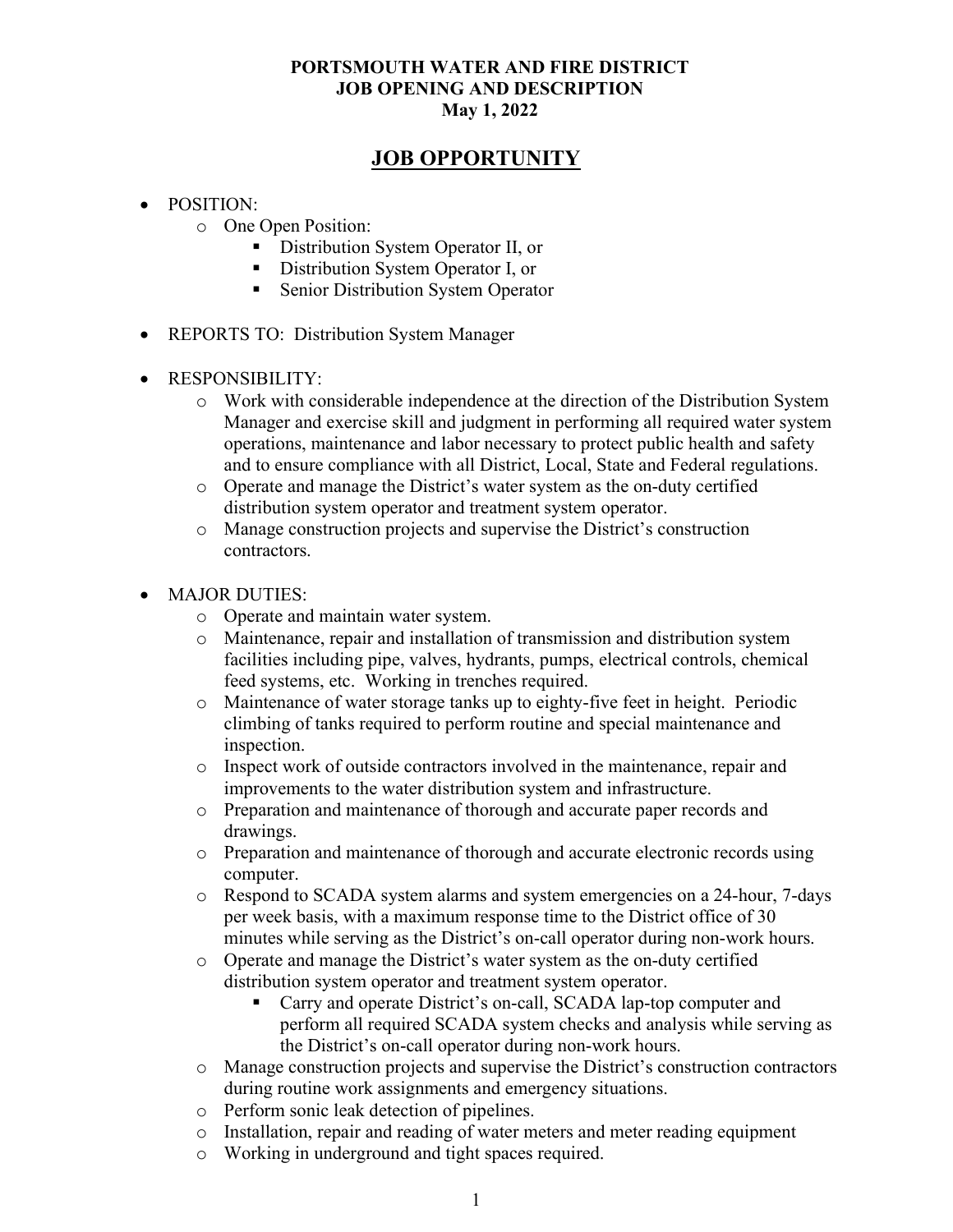#### May 1, 2022

- o Perform vehicle and equipment maintenance.
- o Work with chemical feed systems and water works chemicals such as sodium hypochlorite and sodium fluoride and various cleaning fluids.
- o For Senior Distribution System Operator position, supervise junior Distribution System Operators on a limited basis and fill in for Distribution System Manager in his absence.
- TRAINING AND PROGRESSION
	- o Through training and education, earn a D-1 and T-1 Operator Certification from the Rhode Island Department of Health within one-year of employment.
	- o During first year of employment demonstrate the ability to:
		- Manage construction projects and supervise the District's construction contractors to efficiently and safely complete water works construction including, but not limited to, system repairs, new curb stop installations and new main installations.
		- **Properly and accurately complete work orders and other forms in order to** thoroughly document work completed, conditions found, inspections made and actions required.
		- **Perform assigned tasks with limited oral and written direction in English** language.
		- Effectively communicate orally and in writing in English language.

### QUALIFICATIONS:

- o Citizenship: USA
- o Education: High school diploma from accredited high school.
- o Technical Skills:
	- Mechanical aptitude with knowledge of pipeline construction, hydraulics, mechanics, plumbing, electrical systems and controls, computers, mobile tablets and SCADA systems.
	- **Proficiency in mathematics including algebra and geometry.**
	- Proficiency in reading and interpreting engineering drawings and details.
	- **Proficiency in field surveying and hand drafting site details for record** drawings.
	- Ability to manage construction projects and supervise the District's construction contractors to efficiently and safely complete water works construction including, but not limited to, system repairs, new curb stop installations and new main installations.
- o Language and Comprehension Skills
	- Fluent in English language.
	- Proficient in written English, including proper spelling, grammar and punctuation and legible hand writing.
	- Ability to effectively communicate orally and in writing in English language.
	- Ability to perform assigned tasks with limited oral and written direction in English language.
- o Other Skills:
	- Proficient with MS Office Word and Excel.
	- **Proficient in use of computers, tablets, smart phones, GPS equipment and** other technology.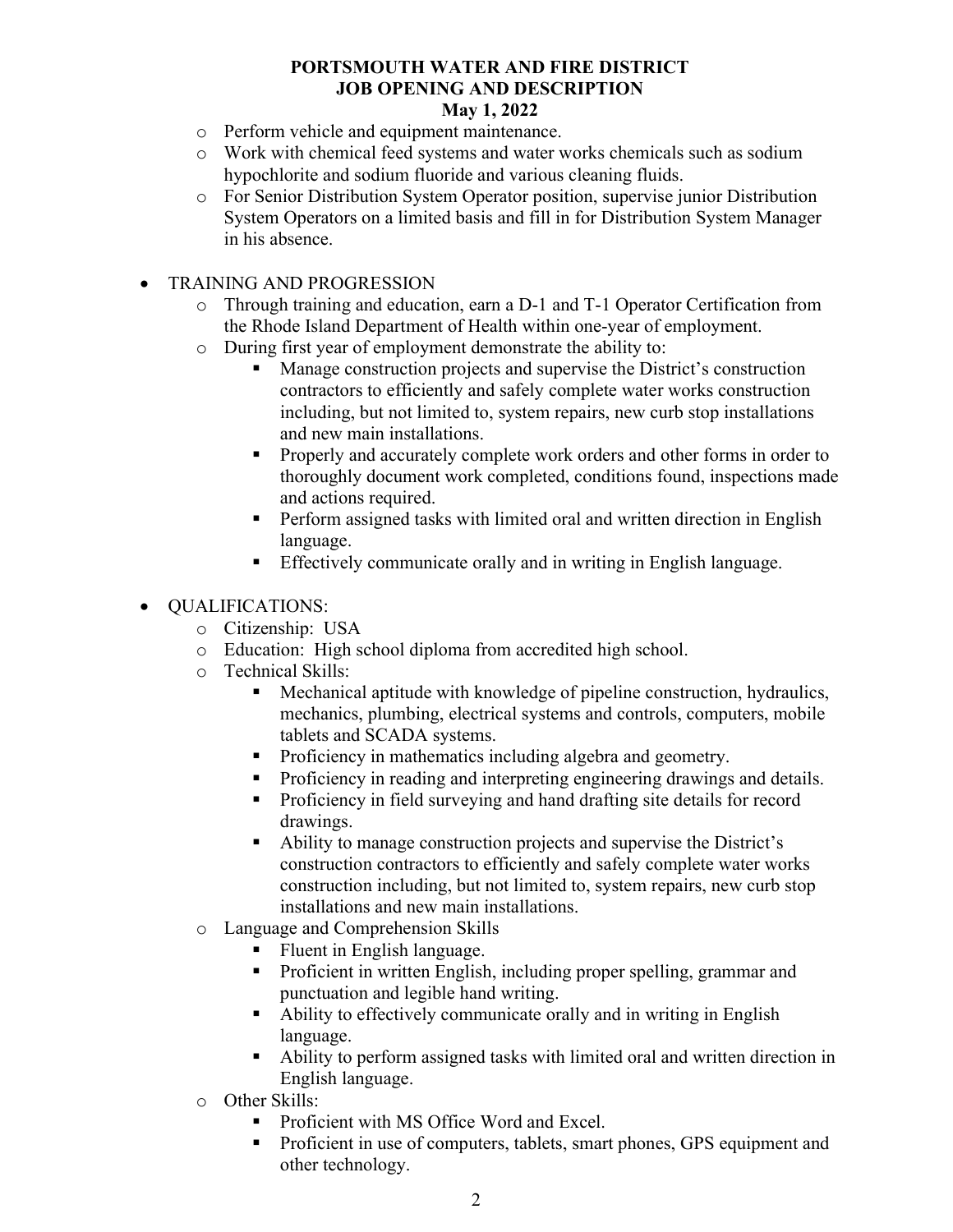#### May 1, 2022

- Ability to interact in a professional and pleasant manner with supervisors, employees, customers and contractors.
- Ability to properly and accurately complete work orders and other forms in order to thoroughly document work completed, conditions found, inspections made and actions required.
- For Senior Distribution System Operator position, ability to supervise other operators.
- o Experience:
	- **Distribution System Operator II** 
		- Entry level; previous water works operations and maintenance experience, relevant plumbing experience and/or relevant water utility construction experience preferred.
	- Other Positions
		- Experienced level; previous water works operations and maintenance experience.
- o Physical Fitness:
	- Meet physical fitness requirements for Water System Operators (attached).
	- **Pass a comprehensive pre-employment health physical, including** audiogram and controlled substance testing, and a physical fitness test by professionals selected by the District.
	- Illegal substance free prior to and during employment.
- o Personal Characteristics: Self Starter, proactive, dedicated, reliable, trustworthy, friendly, courteous and professional appearance and demeanor.
- o Residence:
	- Must maintain full time residence proximate to District such that employee can respond to the District's main office within thirty (30) minutes of receiving a SCADA system alarm and/or a call-in for a system emergency.

## OPERATOR CERTIFICATIONS REQUIRED:

- o Distribution System Operator II
	- Rhode Island, Class 1 Drinking Water Distribution Operator
	- Rhode Island, Class 1 Drinking Water Treatment Operator
- o Distribution System Operator I
	- Rhode Island, Class 2 Drinking Water Distribution Operator
	- Rhode Island, Class 1 Drinking Water Treatment Operator
- o Senior Distribution System Operator (II)
	- Rhode Island, Class 3 Drinking Water Distribution Operator
	- Rhode Island, Class 1 Drinking Water Treatment Operator
- o Senior Distribution System Operator (I)
	- Rhode Island, Class 4 Drinking Water Distribution Operator
	- Rhode Island, Class 2 Drinking Water Treatment Operator
- o Appropriate certifications must be obtained within one year of hire to meet probationary requirements.
- WORKING CONDITIONS:
	- o Hours: 40 hour week, 7:30 a.m. to 4 p.m.
	- o Lunch: 12:00 p.m. to 12:30 p.m., delayed at times; eat on job site at times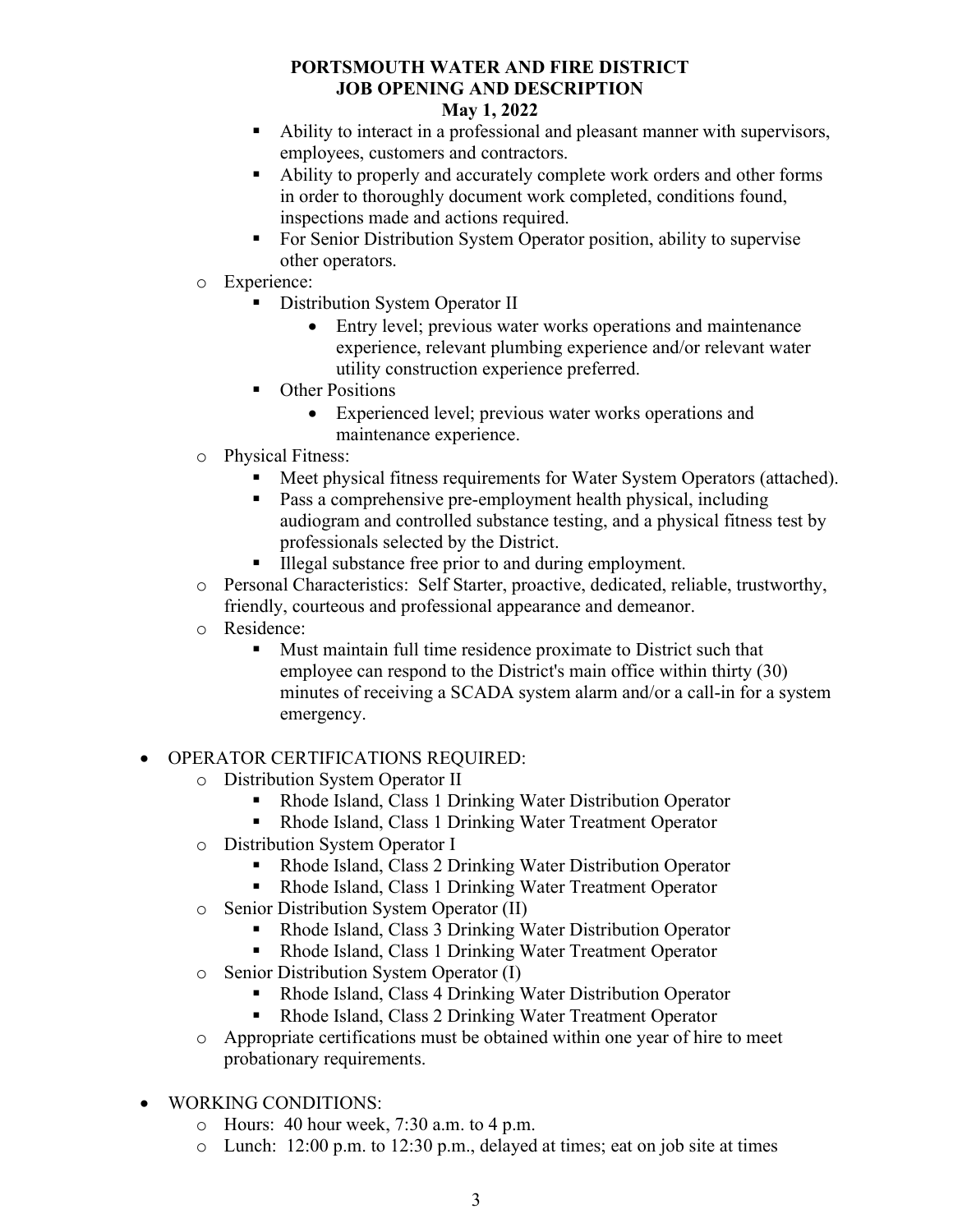- o Break: 10 minutes in a.m., 10 minutes in p.m., in field or office depending on assignment.
- o Overtime: Routine overtime for maintenance and call-ins. Occasional mandatory overtime by extended hours and/or Saturdays, as necessary, and as determined by management.
- o On-Call: Required to serve as on-call operator every third or fourth week, or more frequently as may be necessary, for the entire week, with the ability to respond at all times to the District office within thirty (30) minutes of a SCADA system alarm or system emergency.
	- Carry District's on-call cell phone 24-hour, 7-days per week.
	- Respond to SCADA system alarms and system emergencies on a 24-hour, 7-days per week basis.
		- Carry and operate District's SCADA lap-top computer and/or tablet and perform all emergency and required SCADA system checks and analysis while serving as the District's on-call operator during working and non-work hours.
		- Travel to District office and facilities as necessary to address emergencies.
- o Significant hours of outside work in all seasons and all-weather conditions.
- o Valid Drivers license required at all times.
- o Considerable amount of climbing in and out of driver's seat and storage areas of District trucks.
- o Considerable amount of climbing into and out of trenches, below grade pits, building crawl spaces and/or houses under construction to install/remove water meters or inspect, repair or construct pipelines.
- o Fair amount of working in confined and/or claustrophobic spaces.
- o Climbing of vertical ladders on water tanks up to eighty-five feet high and performing maintenance on top of tanks.
- o Uniforms provided by the District and maintained by the employee.
- o Tools provided by District.
- o Foul weather gear provided by District.
- o Steel-toed shoes required at employee's expense (\$200 stipend for purchase).
- o No smoking on District property and in District vehicles, or on private property during assigned working hours.
- o Alcohol free and illegal substance free during work hours and on-call duty.
- o Office Conditions:
	- Natural gas fueled hot air furnace zoned throughout the office building.
	- Air conditioning zoned throughout the office building.
	- Standard, energy efficient office lighting.
	- Single stall men's uni-sex handicap restroom and single stall women's restroom.
	- Concrete slab on grade, cinder block construction; drafty, cold.
- o The District is a Non-Union shop.
- PROBATION:
	- o There will be a minimum of one-year probation for a new operator. An initial probation performance review will be conducted after approximately six-months of employment and a final probation review will be conducted after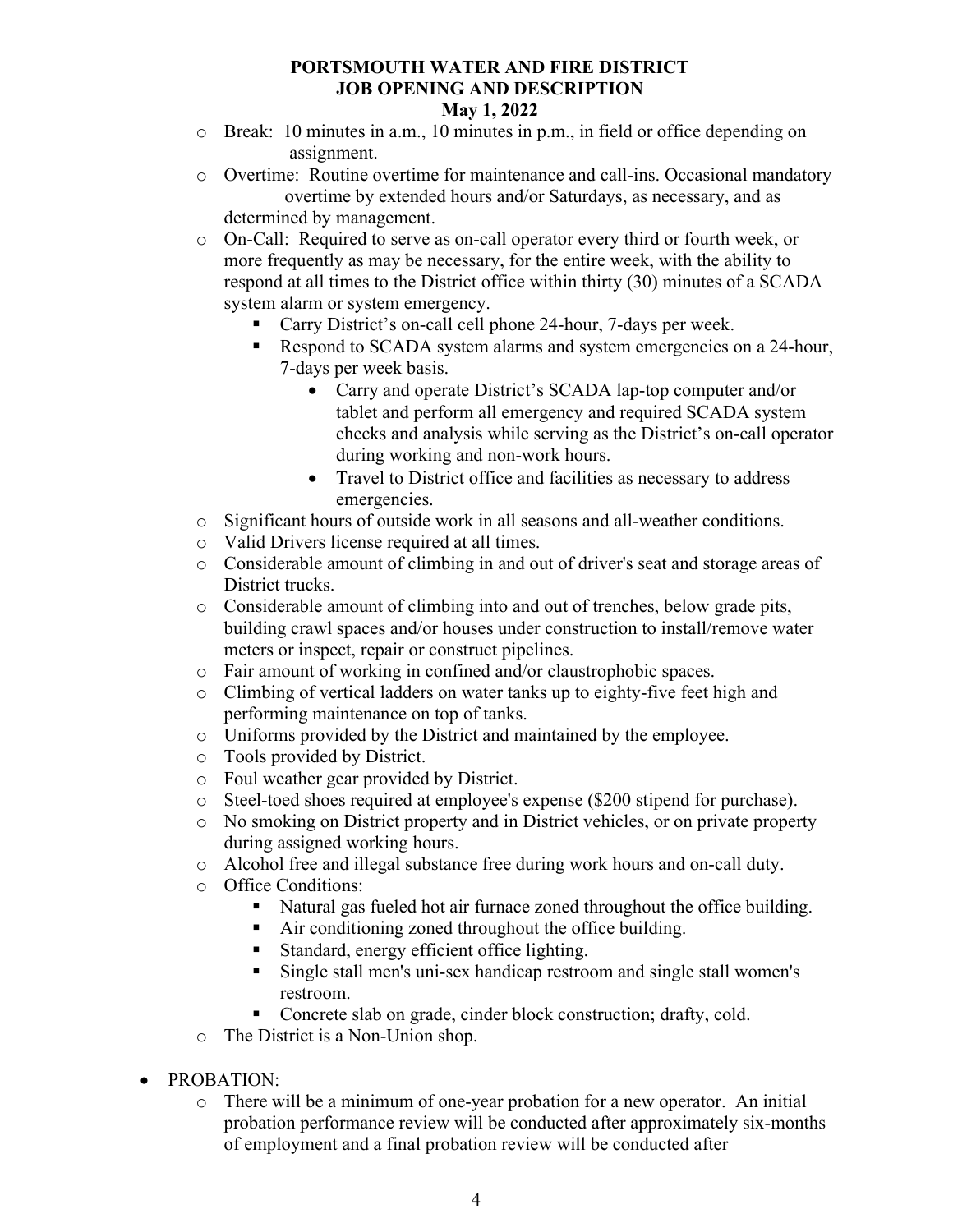#### May 1, 2022

approximately one-year of employment. An extension of the probation period or termination of the employee may result from any sub-standard probation performance review.

- COMPENSATION:
	- o Hourly pay rate commensurate with qualifications and experience. (See attached Wages and Benefits Summary).
	- o Competitive fringe benefits package (See attached Wages and Benefits Summary).
	- o During the probation period, the rate of pay will be \$1.00 per hour less than the posted rate until the operator has successfully completed a six-month probation performance review and has passed the D-1 Operator Certification test.

#### APPLICATION FOR EMPLOYMENT:

- o How to Apply:
	- Submit detailed resume including:
		- All education including high school and beyond.
		- All relevant experience, training, certifications and licenses.
		- A complete employment history with from and to dates and a description of duties.
		- List at least three (3) professional references that are familiar with applicant's ability to meet the job requirements specified herein. Include name, title, company and phone number.
	- Submit a copy of your driver's license.
	- Submit resumes and forms by mail or direct delivery (no faxes) to:

## Office Manager Portsmouth Water and Fire District 1944 East Main Road P. O. Box 99 Portsmouth, RI 02871

#### ATTN: Resume Enclosed

- o or by:
	- Email:  $\inf_{\Omega}$  info@portsmouthwater.org with Subject or Reference: Resume Enclosed
- o Resumes will be accepted until position is filled.
- o Resumes will be reviewed. Top qualified candidates will be required to take a mechanical/mathematics aptitude test. Top qualified candidates that successfully complete the aptitude test will be short listed for consideration for employment and may be interviewed by the Administrative Board.
- o Short listed candidates will be required to fill out the following forms
	- Application
	- Authorization for Release of Personal Information
	- **EXECUTE: RHODE ISLAND BUREAU OF CRIMINAL IDENTIFICATION** BACKGROUND CHECK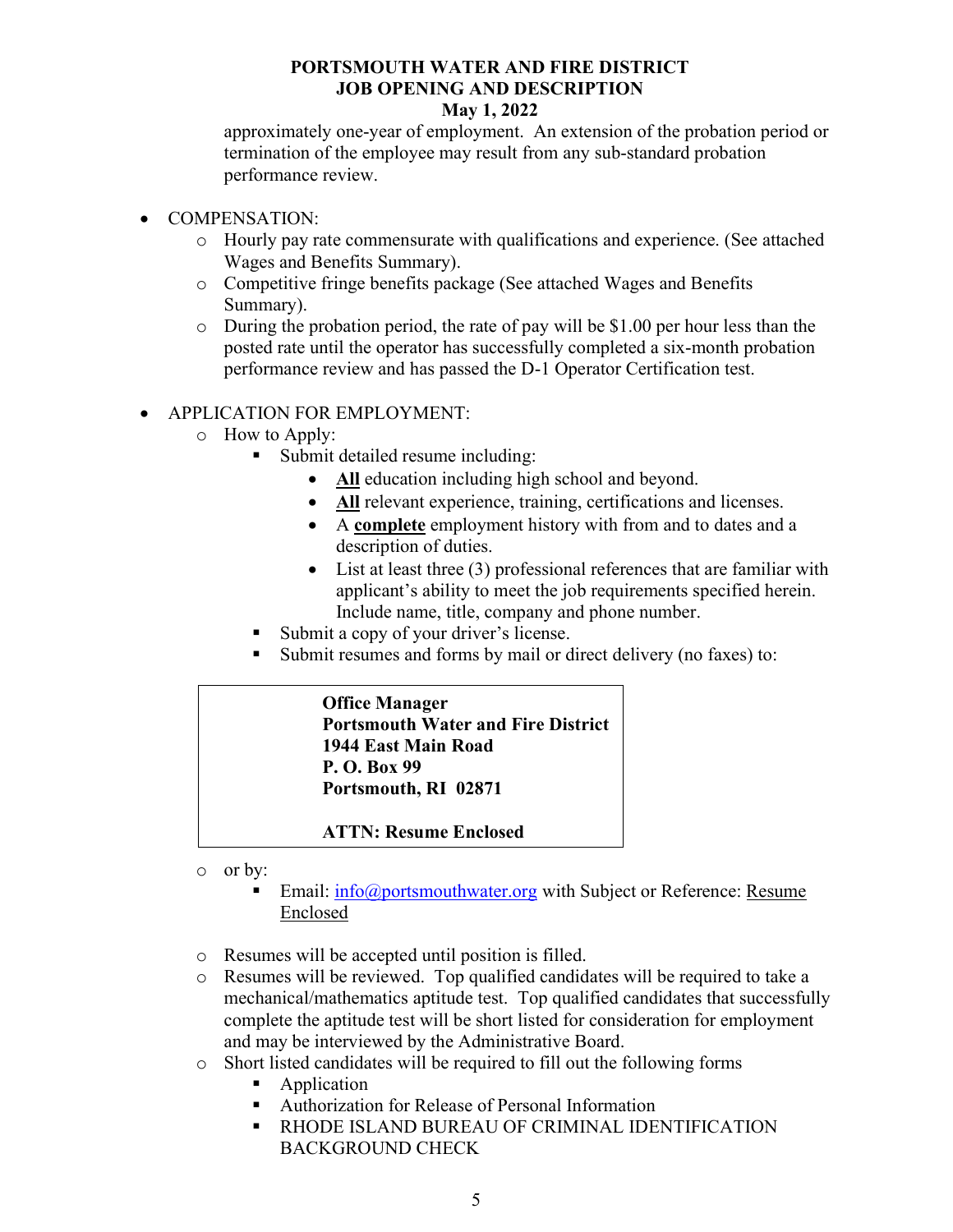#### May 1, 2022

- o Any candidate that is considered for an offer of employment will be required to submit to a pre-employment medical health physical, including an audiogram and testing for controlled substances, and a physical fitness test by professionals selected by the District.
- o The Portsmouth Water and Fire District will conduct a comprehensive background check on prospective employees through local, state and federal law enforcement agencies and credit agencies.
- o All applicants will eventually be notified by mail of the disposition of their submission once the position has been filled.

#### EMPLOYMENT START DATE:

It is expected that the new hire will begin on or about August 1, 2022.

The Portsmouth Water and Fire District is an Equal Opportunity Employer.

The employment policies and practices of the Portsmouth Water and Fire District are to recruit and hire employees without discrimination because of race, color, religion, creed, national origin, age, gender, sexual orientation, marital status, veteran status or any other legally protected status or disabilities that do not interfere with job performance.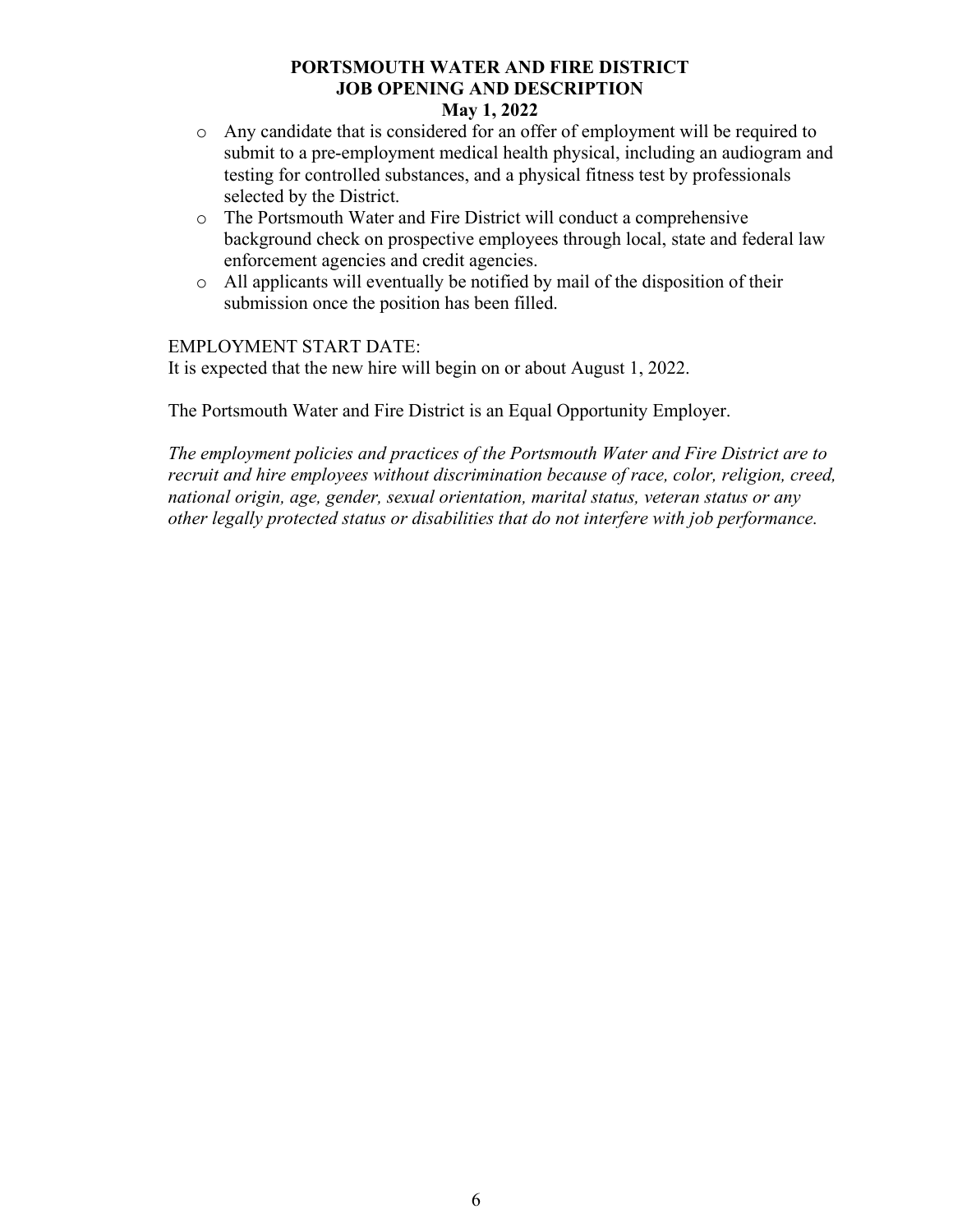#### WAGES AND BENEFITS SUMMARY

- Wages FY-23 (May 1, 2022): (less probationary period reduction)
	- o Distribution System Operator II
		- $\$27.89 $29.50$
	- o Distribution System Operator I
		- $\$30.88 $32.58$
	- o Senior Distribution System Operator (II)
		- $\$34.21 \$36.05$
	- o Senior Distribution System Operator (I)
		- $\text{S}38.04 $39.11$
- Health Insurance:
	- o Classic Blue Cross and Blue Shield/HealthMate Single or Family Plan based on eligibility:
		- Employee pays  $10\%$  cost share.
	- o Delta Dental Level 4 Single or Family Plan based on eligibility:
		- Employee pays  $10\%$  cost share.
	- o Retirement Health Insurance with cost share available after retirement with a minimum of 20 years of service and attainment of 60 years of age.
- Sick Leave (Paid):
	- o Ten days per year cumulative up to 100 days.
	- o Employee paid for 25% of accumulated, unused days upon separation from service.
- Holidays (Paid): 13
- Vacation (Paid):
	- o 2 weeks after one year of service.
	- o 3 weeks after five years of service.
	- o 4 weeks after ten years of service.
	- o 5 weeks after twenty years of service.
- Pension:
	- o Simplified Employee Pension Plan (SEPP).
		- Additional 11.9% of base pay contributed by PWFD to employee's SEPP, untaxed (similar to IRA).
- Merit Pay:
	- o Employees are eligible for merit pay after one full year of service based on an annual performance review with a rating of "Exceeds Requirements" or greater.
	- o Up to a maximum of 6% of the annual base pay predicated on annual review.
- NOTE: All Wages and Benefits are subject to change or elimination at the discretion of the Administrative Board of the Portsmouth Water & Fire District.